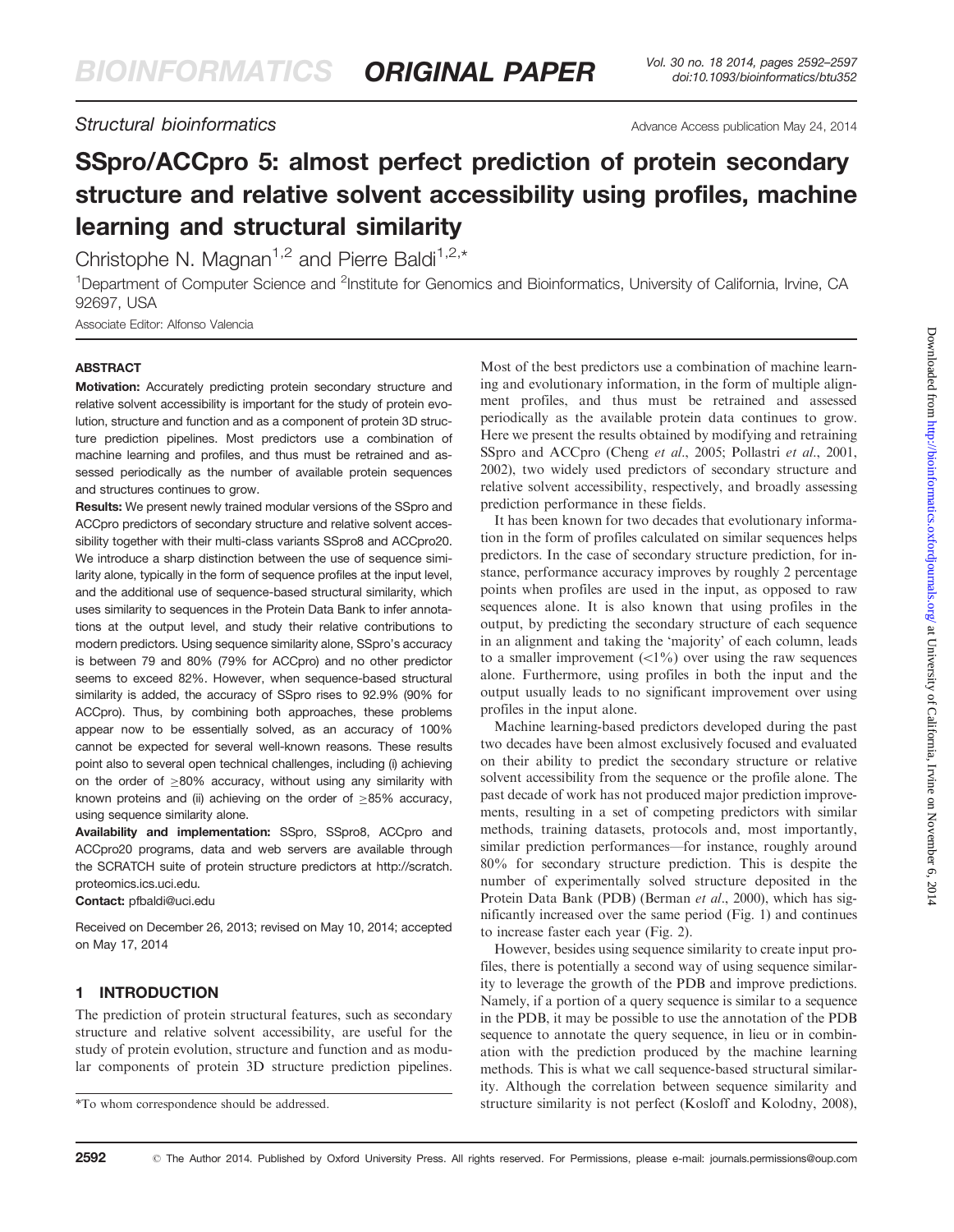<span id="page-1-0"></span>

Fig. 1. Number of protein chains in the PDB from 1990 to 2013



Fig. 2. Number of protein chains deposited every month in the PDB from 1990 to 2013

it is well known that two domains with similar sequences will in general have similar structures [\(Kaczanowski and Zielenkiewicz,](#page-5-0) [2010](#page-5-0)).

There are good reasons to suspect that sequence-based structural similarity may be effective. A simple analysis of the PDB entries released between 1996 and 2013 (Figs 3 and 4) reveals that as of today, only 6% of the amino acids deposited in the PDB each month belong to protein regions with no similarity to sequences previously deposited in the PDB (Fig. 3). Furthermore, this percentage is decreasing year after year. Finally, when we examine the large, redundancy reduced and representative set of all proteins UNIREF50 [\(Suzek](#page-5-0) et al., 2007), we find that 62% of its sequences have at least one domain with a similarity of  $\geq 30\%$ to a sequence in the PDB.

Thus, in short, the main purposes of this article, besides the upgrade of existing predictors, is to study in detail the effectiveness of sequence-based structural similarity for secondary structure and relative solvent accessibility prediction alone, and how it can be combined with predictions derived by machine learning methods with profiles to improve the overall stateof-the-art.



Fig. 3. Mean number of previously deposited chains found with sequence similarity of at least 30% with respect to newly deposited sequences in the PDB, computed on a monthly basis from 1996 to 2013



Fig. 4. Percentage of amino acids in newly deposited sequences covered by previously deposited chains with sequence similarity of at least 30% in the PDB, computed on a monthly basis from 1996 to 2013

#### 2 METHODS

#### 2.1 Training datasets

Three datasets are curated to train and evaluate the four predictors (SSpro, ACCpro, SSpro8 and ACCpro20). The first dataset (pdb\_full) is derived from the PDB structures released before August 20, 2013. Protein structures solved by X-ray crystallography with a resolution of at least 2.5 angstroms, with no chain breaks, with less than five unknown amino acids and of length at least 30 are first extracted from the database. Redundancy of the selected protein chains is first reduced at the 25% sequence identity level using CD-HIT [\(Li and Godzik, 2006\)](#page-5-0) and Blastclust [\(Altschul](#page-5-0) et al., 1997), and then further reduced using an HSSP cutoff distance of 5 using UniqueProt [\(Mika and Rost, 2003\)](#page-5-0) resulting in 5772 protein chains. The second dataset (pdb ante) is derived from the PDB entries released before May 1, 2012 following the same protocol than pdb\_full and contains 5310 protein chains. The third dataset (pdb post) contains the 11 213 protein chains passing the filtering criteria described above deposited in the PDB after May 1, 2012 and before August 20, 2013. Redundancy in this last dataset is not reduced because its purpose is precisely to allow a realistic assessment of postperformance given pre-training data.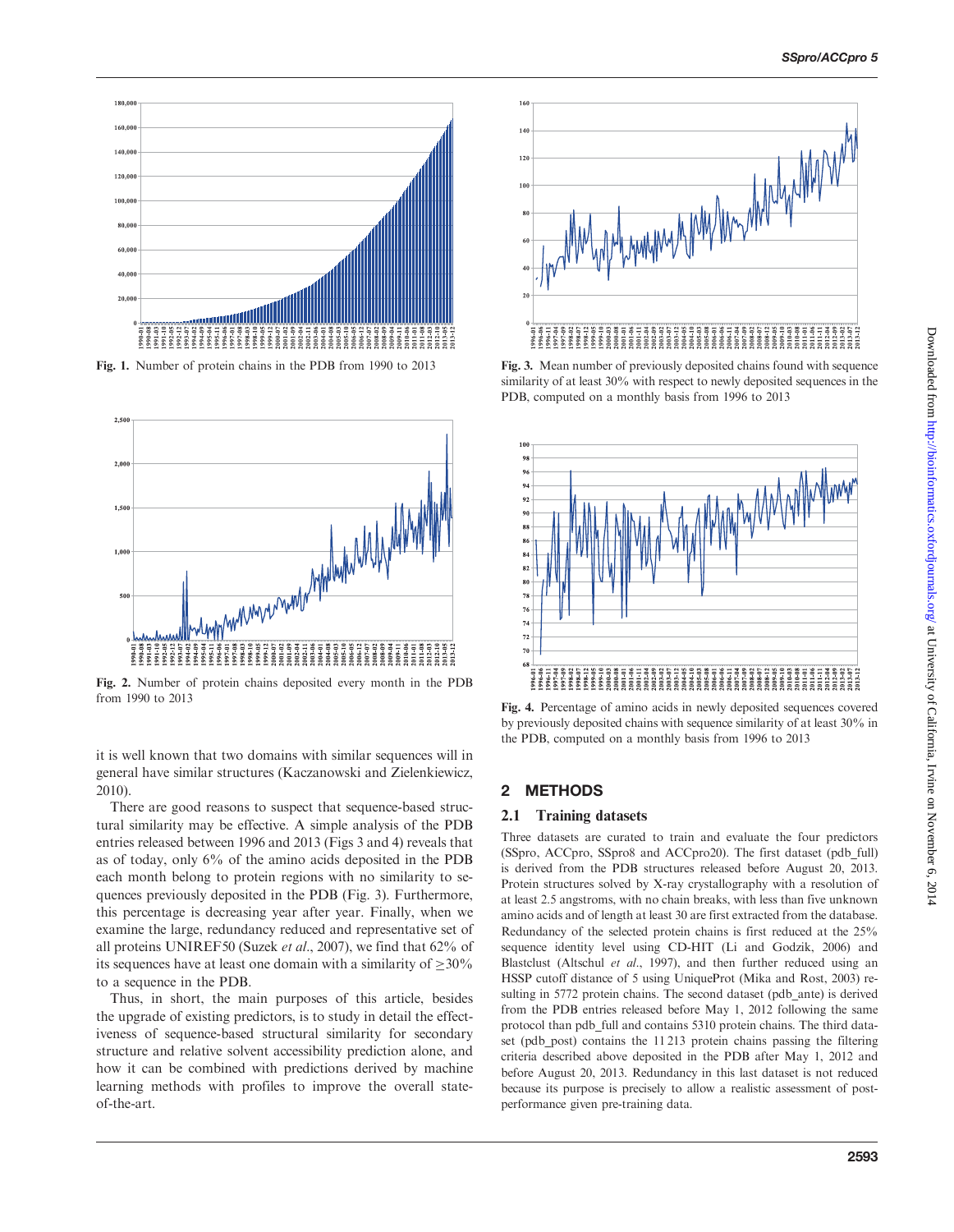The secondary structure and solvent accessibility values assigned by DSSP ([Kabsch and Sander, 1983\)](#page-5-0) to each amino acid in these datasets are used to determine the target classes for the four predictors: secondary structure in 3 and 8 classes, and relative solvent accessibility for 20 different thresholds from 0 to 95% in 5% increments.

#### 2.2 Three-stage prediction

The four predictors share the same three-stage prediction workflow depicted in Figure 5. The first step is similar to other predictors and consists in using three iterated steps of PSI-BLAST with the UNIREF50 database (Suzek et al.[, 2007\)](#page-5-0) to derive multiple sequence alignment and profile probabilities. The second step is similar to previous versions of SSpro or ACCpro, and uses an ensemble of 100 Bidirectional Recursive Neural Networks (BRNNs) trained on the data to generate a first set of probability predictions for each secondary structure or solvent accessibility class. Any other machine learning approach can be substituted in this step. The third stage replaces the previous predictions with predictions derived using sequence-based structural similarity in regions where similar sequences can be found in the PDB. Similar sequences extracted using BLAST are filtered such that at least 10 amino acids are aligned to the target protein without any gap (30 amino acids for relative solvent accessibility), the BLAST expectation value is  $< 10^{-9}$  and the aligned regions must have at least 45% identical amino acids and 55% positive substitutions (70 and 75%, respectively, for relative solvent accessibility predictions). The most frequent DSSP-assigned class in the set of proteins selected for a given position in the target protein is selected as the final prediction for that position. The BRNN predictions from the second stage are used for all positions that do not have similar regions in the PDB, as well as those with similar sequences in the PDB but no dominant DSSP class.

#### 2.3 Evaluation procedure

The four predictors are evaluated following two distinct protocols.

The first protocol (P1) aims to estimate the accuracy of the final predictors made available online. A double 10-fold cross validation is performed on pdb full where the data is first randomly divided into 10 folds. For each cross validation fold, the remaining 90% of the data is further subdivided into 10 sub-folds, and 10 BRNN models are trained, respectively, on each set of nine sub-folds. The 10 models are tested together on the remaining 10% of the data. The resulting ensemble of 100 BRNN models is used to produce the final predictor. Predictions using sequencebased structural similarity are added to the BRNN predictions after each step of the cross validation. To provide a complete but fair evaluation of the sequence-based structural similarity predictions, protein chains identical to any protein sequence in pdb\_full are removed from the PDB for

this evaluation. However, sequences that are similar but not identical to sequences in pdb full are not removed, regardless of their similarity level, precisely to evaluate the prediction accuracy as a function of sequence similarity.

The second protocol (P2) aims to estimate how the method performs over time by training the BRNN models following protocol P1 but using the smaller set of PDB entries released before May 1, 2012 (dataset pdb\_ante), and testing the resulting predictor on all the protein entries released after May 1, 2012 (dataset pdb\_post). Sequence-based structural similarity predictions in this case use all the PDB entries released before May 1, 2012, thus enabling the assessment of the performance of the combined predictor over a 16 month period without retraining.

#### 2.4 Comparison with other predictors

Fair comparisons with existing predictors are difficult for several reasons. First, the various predictors are trained on different datasets, at different times, using different versions of the PDB. Often, the datasets are not available and, even when they are, the details of the cross validation datasets are not preventing a perfect comparison requiring training and testing on the same folds. Second, retraining third-party predictors using our own data is also not feasible because the trainable version of these predictors is not publicly available. Furthermore, retraining third-party software is subject to criticism owing to the variability resulting from the fine-tuning of hyperparameters and related matters. Third, even the most popular predictors still actively updated, like DISTILL [\(Mirabello and](#page-5-0) [Pollastri, 2013](#page-5-0)) or PSIPRED [\(Buchan](#page-5-0) et al., 2013), do not come with a sequence-based structural similarity module.

Nevertheless, we provide some measure of comparison by reporting the accuracy numbers for DISTILL and PSIPRED, using the most recent version of these programs kindly made available to us by the authors. We compute these accuracy numbers on the same datasets used to evaluate SSpro and ACCpro, giving the other predictors the benefit of the doubt, as some of the proteins in our test sets are likely to be in the training sets of the other predictors. Because both DISTILL and PSIPRED use profile inputs and are currently provided without corresponding sequence profile generators, we used our own generator PROFILpro to generate all the necessary sequence profiles. Note that PROFILpro is available for download, together with all our other predictors.

## 3 RESULTS

Results obtained following the two protocols described in Section 2.3 are summarized in [Table 1.](#page-3-0) The accuracy of the predictors on the pdb\_full and pdb\_ante datasets is obtained



Fig. 5. General workflow for the SSpro, SSpro8, ACCpro and ACCpro20 predictors. Sequence and structural similarity analyses are performed by stand-alone modules (PROFILpro and HOMOLpro, respectively). BRNN models are trained to predict the features from the profiles and combined in an ensemble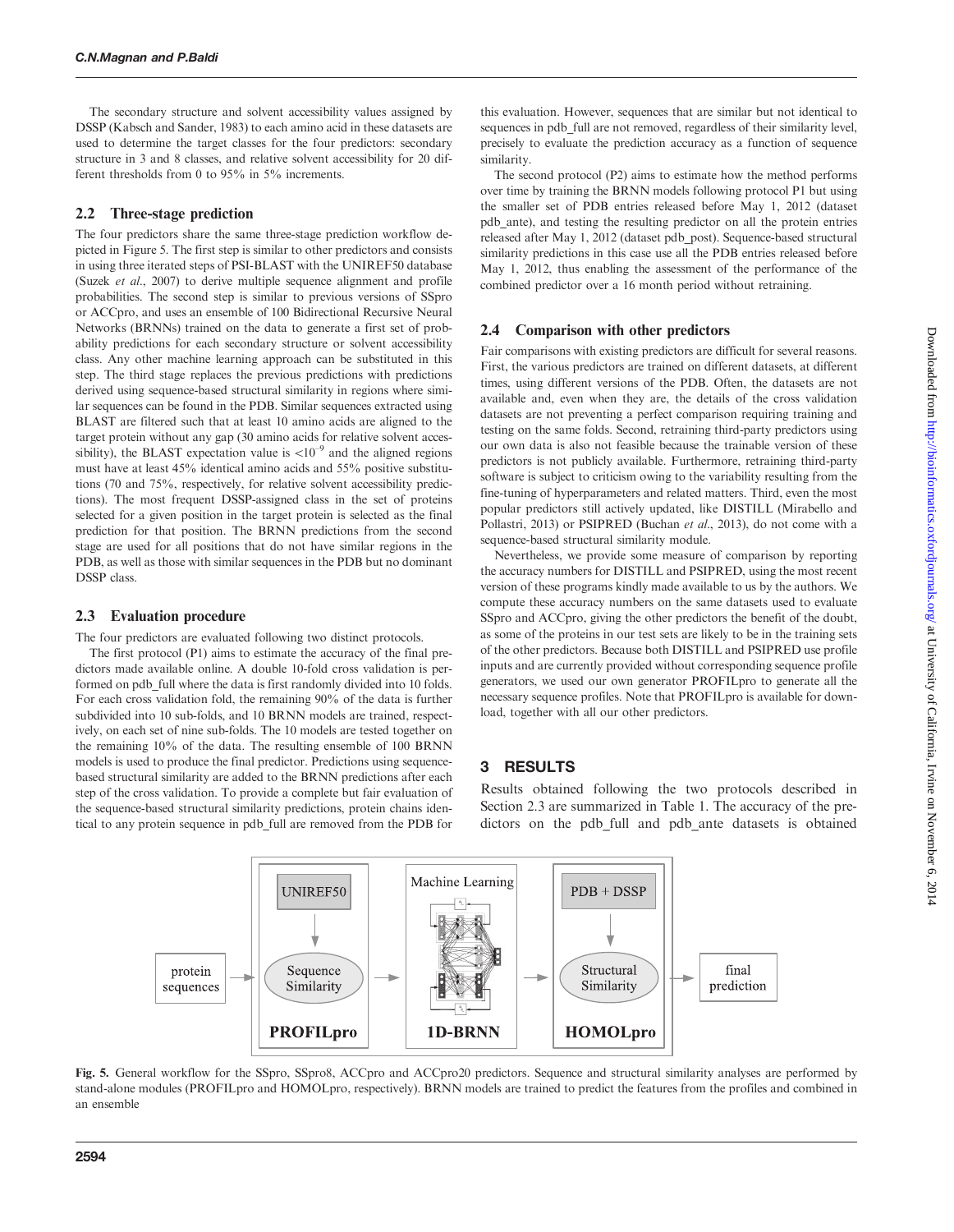<span id="page-3-0"></span>Table 1. SSpro, ACCpro, SSpro8 and ACCpro20 prediction accuracy evaluated following the protocols described in Section 2.3

| Predictor           | pdb full $(\% )$ | pdb ante $(\% )$ | pdb post $(\% )$ |
|---------------------|------------------|------------------|------------------|
| SSpro               | 92.91            | 92.92            | 91.74            |
| SSpro8              | 87.92            | 87.92            | 85.88            |
| ACCpro              | 90.02            | 90.13            | 88.22            |
| ACC pro20           | 89.92            | 90.02            | 87.98            |
| SSpro(2005)         | 83.21            | 84.04            | 85.68            |
| SSpro8 (2005)       | 63.38            | 63.59            | 63.50            |
| $ACC$ pro $(2005)$  | 80.71            | 81.17            | 81.50            |
| ACCpro20 (2005)     | 76.31            | 76.39            | 77.73            |
| DISTILL Porter 4.0  | 82.56            | 82.74            | 81.62            |
| DISTILL PaleAle 4.0 | 80.43            | 80.51            | 81.28            |
| PSIPRED 3.3         | 80.59            | 80.74            | 79.60%           |

Note: Accuracy reported for the pdb\_full and pdb\_ante datasets is obtained following protocol P1, and accuracy reported for the pdb\_post dataset is obtained following protocol P2. Accuracy reported for ACCpro20 is the accuracy at the 25% accessibility threshold. Accuracy of the newly trained versions of SSpro and ACCpro are reported in bold font. Previous published accuracy of the predictors is also reported [\(Cheng](#page-5-0) et al., 2005). Accuracy of DISTILL [\(Mirabello and Pollastri,](#page-5-0) [2013](#page-5-0)) and PSIPRED [\(Buchan](#page-5-0) et al., 2013) are reported for the same datasets using the downloadable packages made available by the authors (see Section 2.4).

following the P1 protocol, whereas the accuracy of the predictors on the pdb\_post dataset is obtained following the P2 protocol.

Using both sequence similarity and sequence-based structural similarity, SSpro's accuracy is 92.91% on pdb full and 91.74% when trained on pdb ante (PDB entries released before May 1, 2012) and evaluated on the 11 213 recent PDB entries in pdb\_post (released after May 1, 2012). This is considerably better than any other existing predictor, including the previous release of SSpro (Table 1). This result, combined with the initial analysis performed on the PDB and UNIREF50 databases (see Section 1), highlights the interest of systematically combining sequence-based structural similarity with profile-based machine learning methods. Without using sequence-based structural similarity, the accuracy of the best secondary structure predictors (including SSpro) is estimated to be between 79 and 82% ([Mirabello and Pollastri, 2013](#page-5-0)), thus 10% lower than the accuracy of SSpro after combining the raw predictions with the ones based on known protein structures. It is useful to contrast the combination of both approaches with the use of sequence-based structural similarity alone. For instance, using sequence-based structural similarity alone, predictions can be made for 75% of the amino acids in the dataset pdb\_post, with an overall accuracy of 96%.

SSpro's accuracy as a function of sequence similarity and identity is reported in Figure 6, showing that as soon as similar sequences can be found in the PDB, even with low sequence identity or similarity with the target protein, the prediction accuracy significantly increases. SSpro is also the only secondary structure predictor made publicly available for download, which includes both profile generation and sequence-based structural similarity modules.

Similarly, at the 25% accessibility threshold, ACCpro accuracy is 90.02% on pdb\_full and 88.22% on pdb\_post, above any other predictor, and about 8% better than the accuracy of the



Fig. 6. SSpro prediction accuracy on the pdb full and pdb post datasets calculated as a function of the percentage of sequence identity or similarity (BLAST positive substitutions) with proteins found in the PDB. Cases where no similar sequence is found in the PDB for a given residue position, and thus predicted without using sequence-based structural similarity, are included in the 0% sequence identity or similarity case

previous ACCpro release. A similar detailed evaluation of the predictor's accuracy, as a function of sequence identity and similarity, is provided in [Figure 7.](#page-4-0)

Results for SSpro and ACCpro multi-class variants SSpro8 and ACCpro20 also show significant improvements. SSpro8 is the eight-class version of SSpro, predicting the protein secondary structure using the eight different classes assigned by DSSP. The sequence-based structural similarity analysis is available for the first time for this kind of predictor and results in an accuracy of  $87.92\%$  on pdb full and  $85.88\%$  on pdb post, a 22% improvement over the last published accuracy of the SSpro8 predictor. ACCpro20 is the 20-class version of ACCpro predicting if an amino acid is buried or exposed for 20 different relative solvent accessibility thresholds. ACCpro20 prediction accuracy is 89.92% in the hard case (25% accessibility threshold) and is now comparable with the accuracy of ACCpro. Note that both predictors have no other existing method to be directly compared with.

Finally, redundancy in the SSpro and ACCpro training sets was reduced using first a 25% sequence identity threshold. This is a common practice in the field, established over the years through many trial and errors and aimed at balancing multiple constraints: in particular redundancy reduction versus training set size. However, there is nothing fundamental about such a threshold, and one might be concerned by the existence of proteins in the training and test sets that are remotely homologous, with a level of sequence identity  $<$ 25%, which could lead to overestimating the accuracy of the predictors. To address this point, first note that we used a more stringent redundancy reduction procedure than a simple 25% identity cutoff by using an additional HSSP distance cutoff (see Section 2). Second, we conducted one additional set of tests. For each test protein in pdb\_full, we used PSI-BLAST to extract any segment of length at least 10 with sequence identity of at least 18% with any other protein in the training set. In total, 58% of amino acids in the test set were found to occur in such segments, leaving 42% of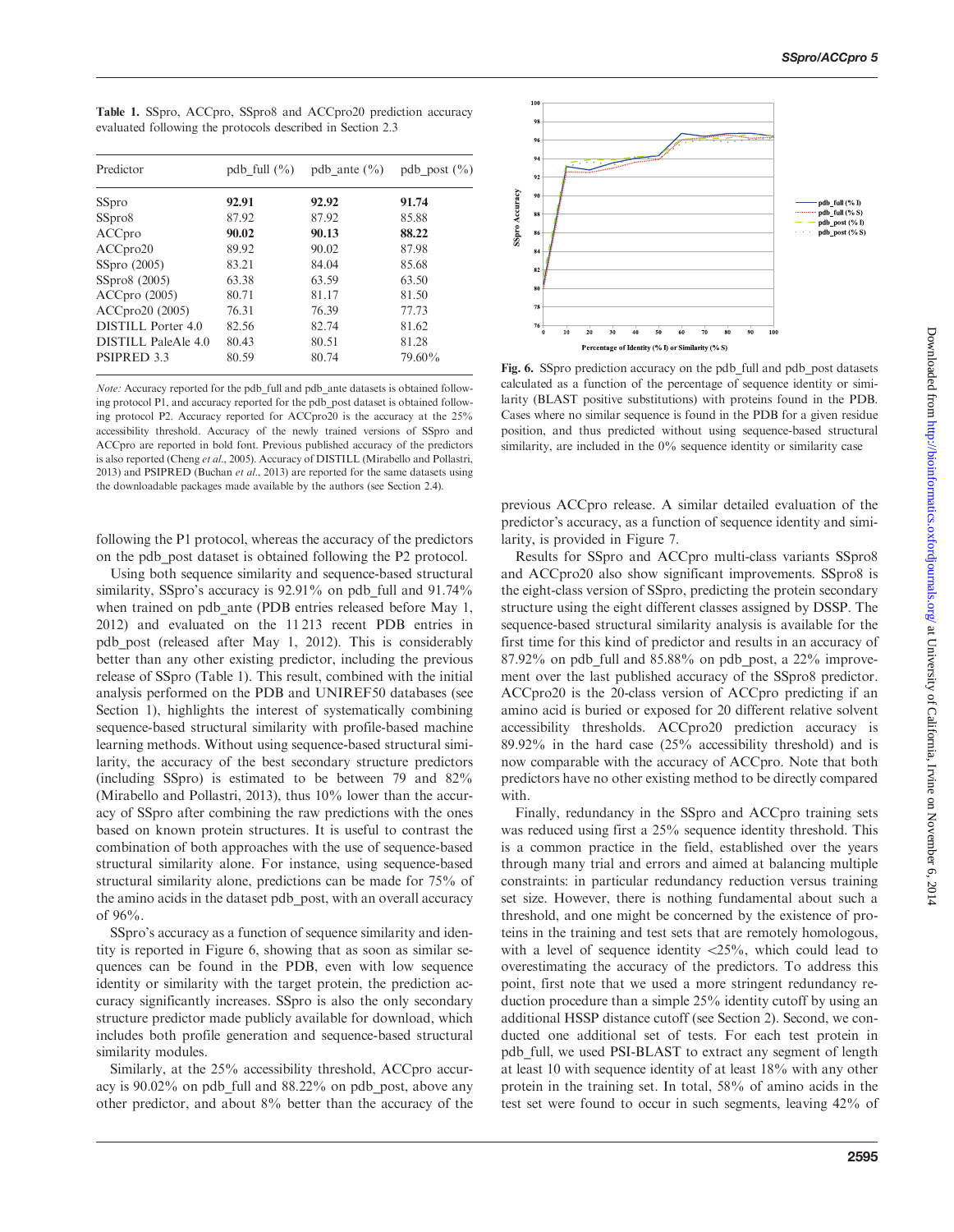<span id="page-4-0"></span>

Fig. 7. ACCpro prediction accuracy on the pdb full and pdb post datasets calculated as a function of the percentage of sequence identity or similarity (BLAST positive substitutions) with proteins found in the PDB. Cases where no similar sequence is found in the PDB for a given residue position, and thus predicted without using sequence-based structural similarity, are included in the 0% sequence identity or similarity case

amino acids in the test set with no similarity to the training set (at the 18% identity level). The accuracy of SSpro on both groups of amino acids is almost identical: 92.98% on the first group (58% of all amino acids) and 92.81% on the second, highly non-redundant, group (42% of all amino acids), with a combined accuracy of 92.91% as reported above. Interestingly, using a much higher and more permissive identity threshold of 50% over at least 10 amino acids, the predictor's accuracy is 92.61% on the redundant group (7% of all amino acids) and 92.93% on the least redundant group (93% of all amino acids). Similar results are observed for ACCpro. Thus, these results show that the small residual redundancy between the training and test sets does not lead to overestimating the performance of the predictors. Within reasonable ranges, this accuracy is roughly constant regardless of the residual level of similarity, providing additional confirmation of the validity of the training protocol used here.

### 4 DISCUSSION AND CONCLUSION

SSpro and ACCpro achieve a performance accuracy above 92 and 90%, respectively, when presented with samples of proteins either in the PDB (pdb\_full) or in the process of being added to the PDB (pdb\_post). Barring surprises from proteins that yet remain to be discovered, one may conjecture that the problems of protein secondary structure and relative solvent accessibility prediction are close to being solved.

It is well known that there are fundamental reasons why an accuracy of 100% should not be expected, including (i) the presence of disordered regions; (ii) the ambiguities inherent in the definitions of secondary structure or relative solvent accessibility, as reflected by the imperfect correlation between several programs for determining these features from PDB files; (iii) the errors and uncertainties contained in the PDB; and (iv) the role of the solvent and other molecules, from ions to chaperone

proteins, in determining structure, and which are not taken into consideration by most present methods.

As the PDB continues to grow, so will the coverage provided by sequence-based structural similarity methods. Systematically combining profiles, machine learning methods and sequencebased structural similarity seems to be the best strategy, and this is one of the reasons we are providing separate modules for each one of these three tasks. Because protein structures are more conserved than protein sequences, in the future further small improvements may be possible by using methods capable of detecting remote structural similarity, not readily visible in the sequences alone. However, the best existing such methods use predicted secondary structure and relative solvent accessibility to detect remote homology. To avoid any circularity, in the present study we have striven to separate the detection of structural similarity from the prediction of secondary structure.

Finally, when proteins fold in vivo or even in vitro, they do not use sequence or structural similarity at all. This suggests that our understanding of protein structural features is far from complete and points to at least two interesting technical challenges for the foreseeable future: (i) predicting structural features with an accuracy of about  $\geq 80\%$ , using no similarity to known proteins at all, i.e. no profiles; (ii) predicting structural features with an accuracy of  $\geq$ 85%, using sequence similarity alone and no structural similarity. We believe that the key to addressing these challenges is to use machine learning methods that can use information contained in larger input windows, ideally the entire protein lengths. Recent progress in deep learning methods, including the use of new training approaches such as the dropout algorithm ([Baldi and Sadowski, 2014](#page-5-0)) and GPU clusters, may offer some promising directions.

#### 4.1 Software availability

The four predictors are included in the SCRATCH suite of predictors available online at<http://scratch.proteomics.ics.uci.edu> together with all the data. A stand-alone version of the predictors can be downloaded from the same url and is free for academic use. PROFILpro, the sequence profile generator used by the four predictors, and HOMOLpro, the sequence-based structural similarity secondary structure and relative solvent accessibility predictor, are also made available as stand-alone tools. They can be used in combination with other secondary structure or solvent accessibility predictors.

#### ACKNOWLEDGEMENTS

We acknowledge the support of the UCI Institute for Genomics and Bioinformatics and a hardware donation by NVIDIA. Additional support of our computational infrastructure has been provided by Yuzo Kanomata.

Funding: This work has been supported by grants NIH LM010235, NIH NLM T15 LM07443 and NSF-IIS-1321053 to P.B.

Conflicts of Interest: none declared.